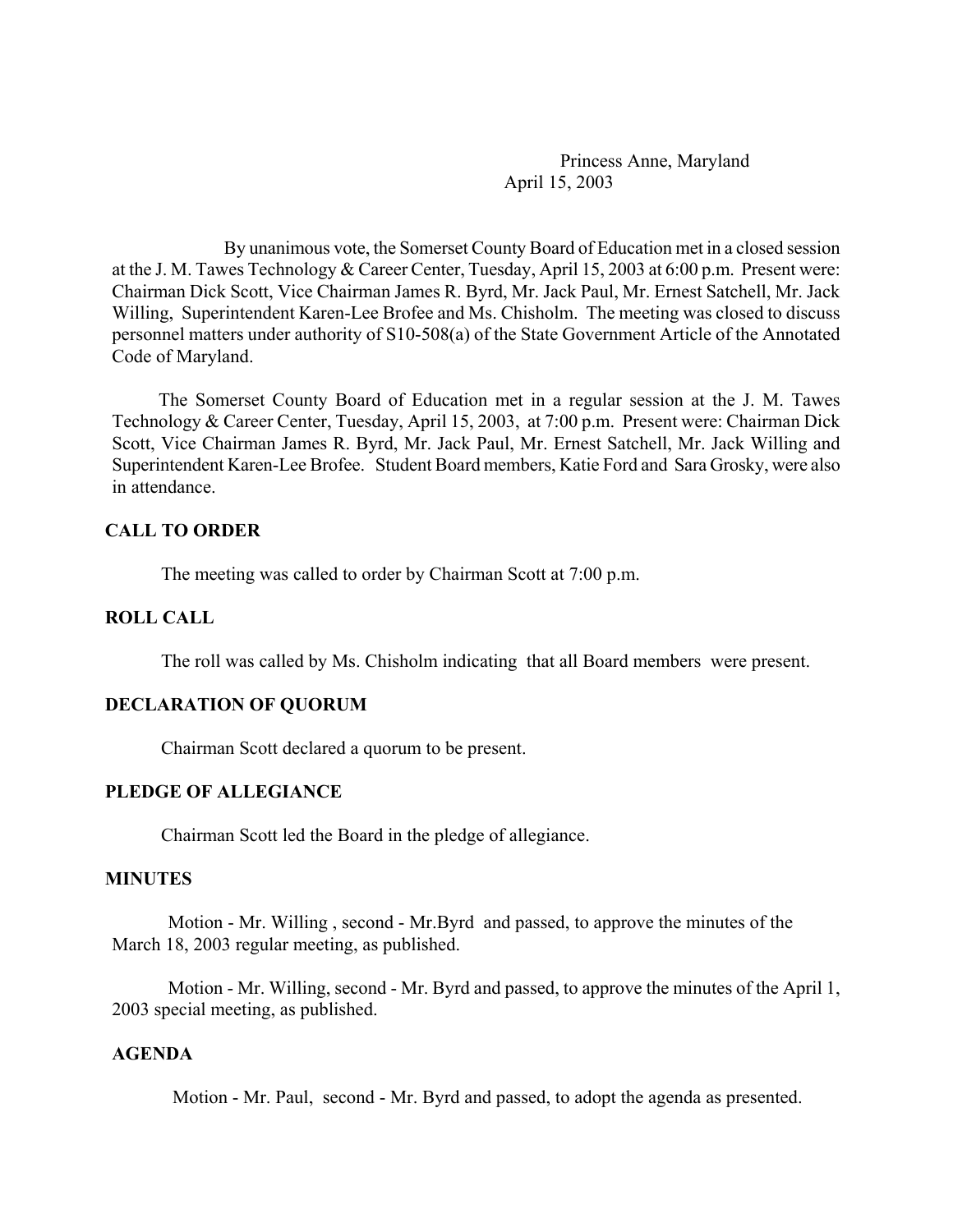Board Meeting - April 15, 2003 Page

## **PUBLIC PARTICIPATION**

Mr. Oliver Hearn, on behalf of the bus contractors, expressed some budgetary concerns. The following people voiced concern regarding too many suspensions in the schools: Phillip Hut, Kevin Sturgis, Julius Thompson, Angela Brinkley, Schwan Reddick, Detrich Smith and Lowindon Turner.

## **STUDENT BOARD MEMBER REPORT**

Katie Ford and Sara Grosky reported on activities in their area school districts.

## **WOODSON MIDDLE SCHOOL**

Mr. Ed Dean, Principal, Woodson Middle School, provided a status report of the school's programs, awards and accomplishments. Woodson School student Robbie Sterling gave a power point presentation of Maryland's Tomorrow Program.

## **WASHINGTON HIGH SCHOOL GRADUATION**

Washington High School students gave a presentation providing the rationale and planning for an outdoor graduation ceremony at Washington High School.

## **OLD BUSINESS**

## **POLICY - USE OF DRUG-DETECTING DOGS**

It was consensus of the Board to receive Policy 600-28, Use of Drug Detecting Dogs, for study.

## **POLICY 600-17 - STANDARDS OF SOCIAL BEHAVIOR**

Upon recommendation of the Superintendent, it was moved by Mr. Satchell, seconded by Mr. Paul and passed, to approve Policy 600-17, Standards of Social Behavior as corrected.

## **FY 03-04 BUDGET**

Motion - Mr. Willing, second - Mr. Paul and passed, to approve the FY-04 Budget for submission to the County Commissioners.

## **FY 03-04 CAPITAL IMPROVEMENT BUDGET**

Upon recommendation of the Superintendent, it was moved by Mr. Paul, seconded by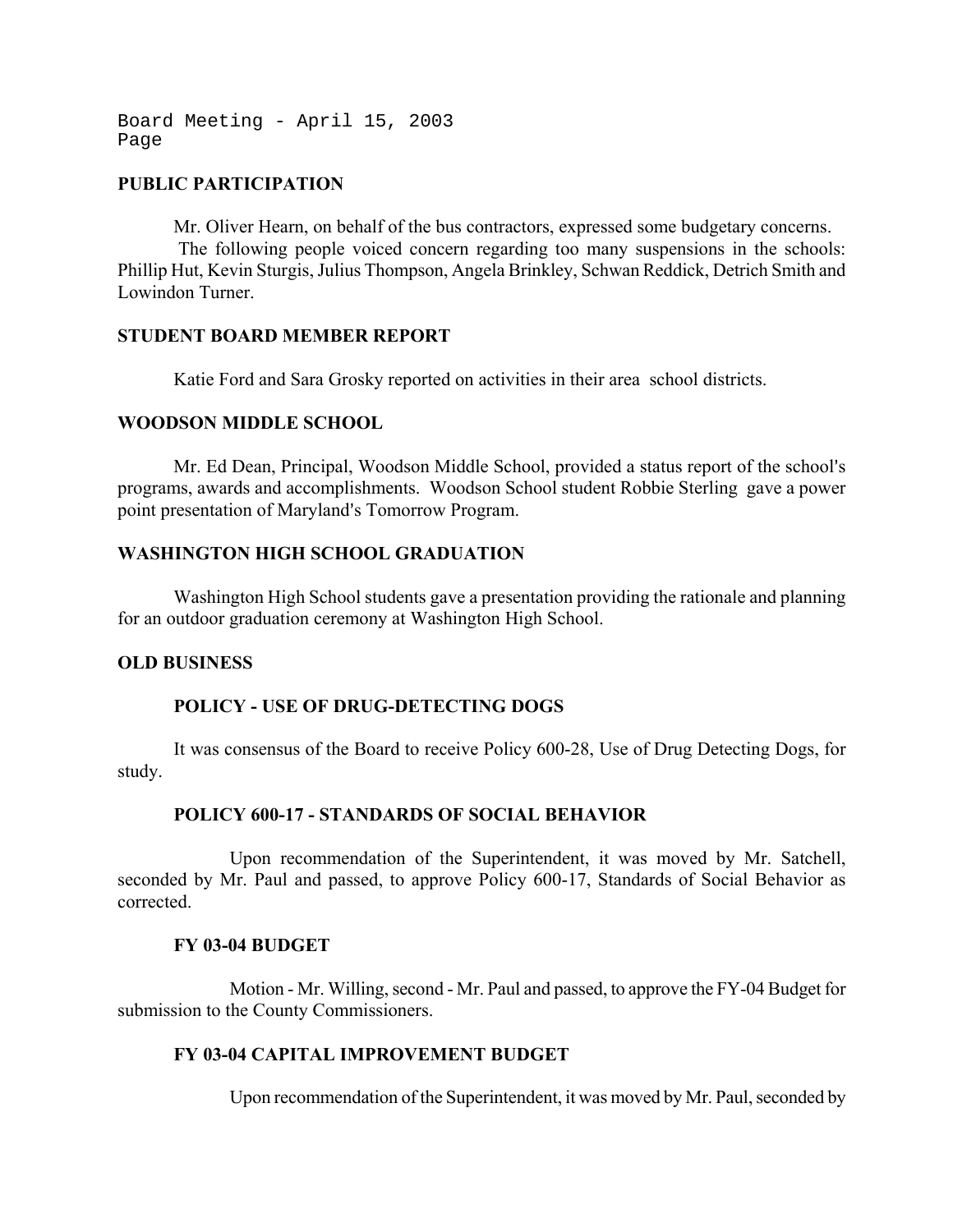Board Meeting - April 15, 2003 Page Mr. Satchell and passed, to approve the FY-04 Capital Improvement Budget for submission to the County Commissioners. All capital improvement projects are pending consolidation decisions.

### **NEW BUSINESS**

### **PERSONNEL**

Upon recommendation of the Superintendent, it was moved by Mr. Willing, seconded by Mr.Byrd and passed, to approve the following personnel actions: new hires: Demond Selby, Maj. Roger Gauert; retires: Ruther Fountain, James Lake, Linda Sterling, Barbara Widdowson; resignation: Carol Moody.

## **DECLARATION OF CERTIFICATED A&S, CLASSIFIED UNIT COMPOSITION**

Motion - Mr. Willing, second - Mr. Paul and passed, to accept one unit for noncertificated employees for the purpose of collective bargaining as pursuant to Section 6-505 and 6- 506 of the Education Article of the Annotated Code of Maryland. All non-certificated employees who work 20 hours a week or more and receive health care coverage constitutes full-time.The Board declared three units for employee organization: certified teachers, certified administrators and supervisors and classified employees.

# **TRANSPORTATION** - **REQUEST TO CONDUCT SUBSTITUTE DRIVER TRAINING**

Upon recommendation of the Superintendent, it was moved by Mr. Satchell, seconded by Mr. Byrd and passed, to approve Gardner Tull for substitute school bus training.

Upon recommendation of the Superintendent, it was moved by Mr. Byrd, seconded by Mr. Paul and passed, to extend the life of a twelve year bus by three additional years, next year to extend by two years and the following year to extend by one year. The motion included the necessity of having all buses having the appropriate updated equipment.

# **POLICY 200-18 PUPIL TRANSPORTATION**

Consensus of the Board was to receive Policy 200-28 Pupil Transportation for study.

## **SREB VISIT**

Ms. Lisa Hopkins reported on the SREB site visit held April 22-23. The purpose of the visit was to examine the data and to review and determine progress made in implementing the recommendations from the MSW Technical Assistance Visit of October 2000.

## **STUDENT SERVICES REVIEW**

For information, Mrs. McLaughlin provided an overview of the State Department's periodic review of the Pupil Services Program.